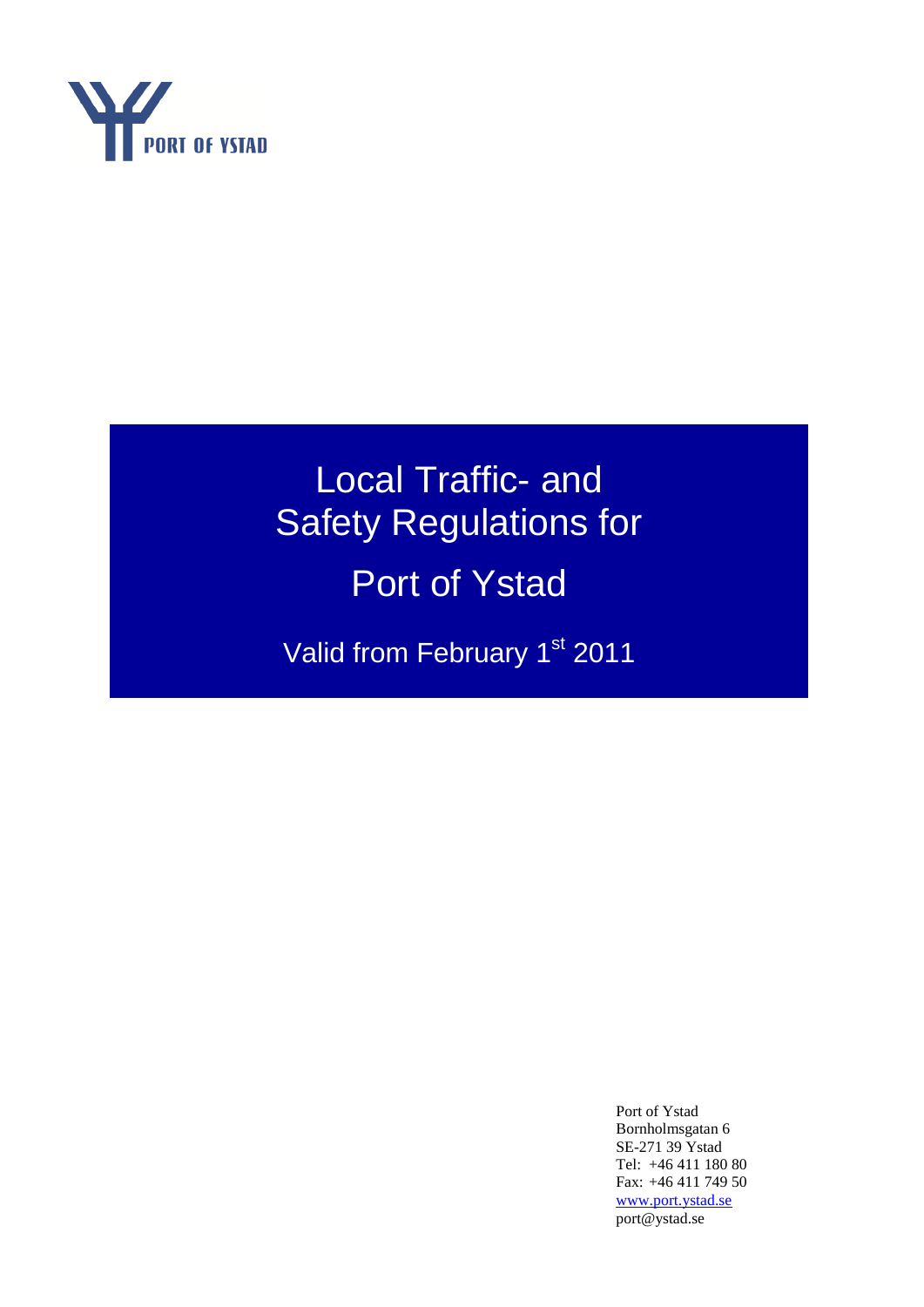

Local Traffic and Safety Regulations for the Port of Ystad – The Port Regulations adopted by Ystad Municipal Council on January 20, 2011.

The Municipality of Ystad prescribes the following under the provisions of Section 1 of Regulation 1993:1632 authorizing municipalities and county administrative boards to issue local regulations in accordance with the Public Order Act 1993:1617.

## **Introductory regulations**

Section 1.

The Public Order Act (SFS 1993:1617), the Port Security Act (SFS 2006:1219) and general by-laws issued by Ystad Municipality apply to the parts of the port area designated a public place. These Port Regulations contain additional provisions concerning traffic and safety in the areas specified in Section 2. Furthermore, the Maritime Security Act (SFS 2004:487) applies to enclosed areas of the port to which the general public does not have access.

Section 2.

These regulations apply in the water and on land within the port area marked on the map appended to these regulations. The port area is administered by Ystad Hamn Logistik AB.

Section 3.

In these regulations, the Port Authority refers to the officials appointed by Ystad Hamn Logistik AB.

Section 4.

In these regulations, the term "vessel" is to be taken to signify any object used for transport on water and any other object that can be navigated on or in water.

# **Traffic regulations**

Section 5.

Vessels must be navigated without causing danger or obstruction to other vessels. In addition, vessels must be navigated such that other vessels, installations or persons are not exposed to danger or suffer damage or injury. The Master of a vessel must observe particular caution when navigating past areas where work is in progress in the water.

Section 6.

Aircraft may not land within the port area without permission from the Port Authority.

#### Section 7.

Where circumstances permit, departing vessels must give way to arriving vessels.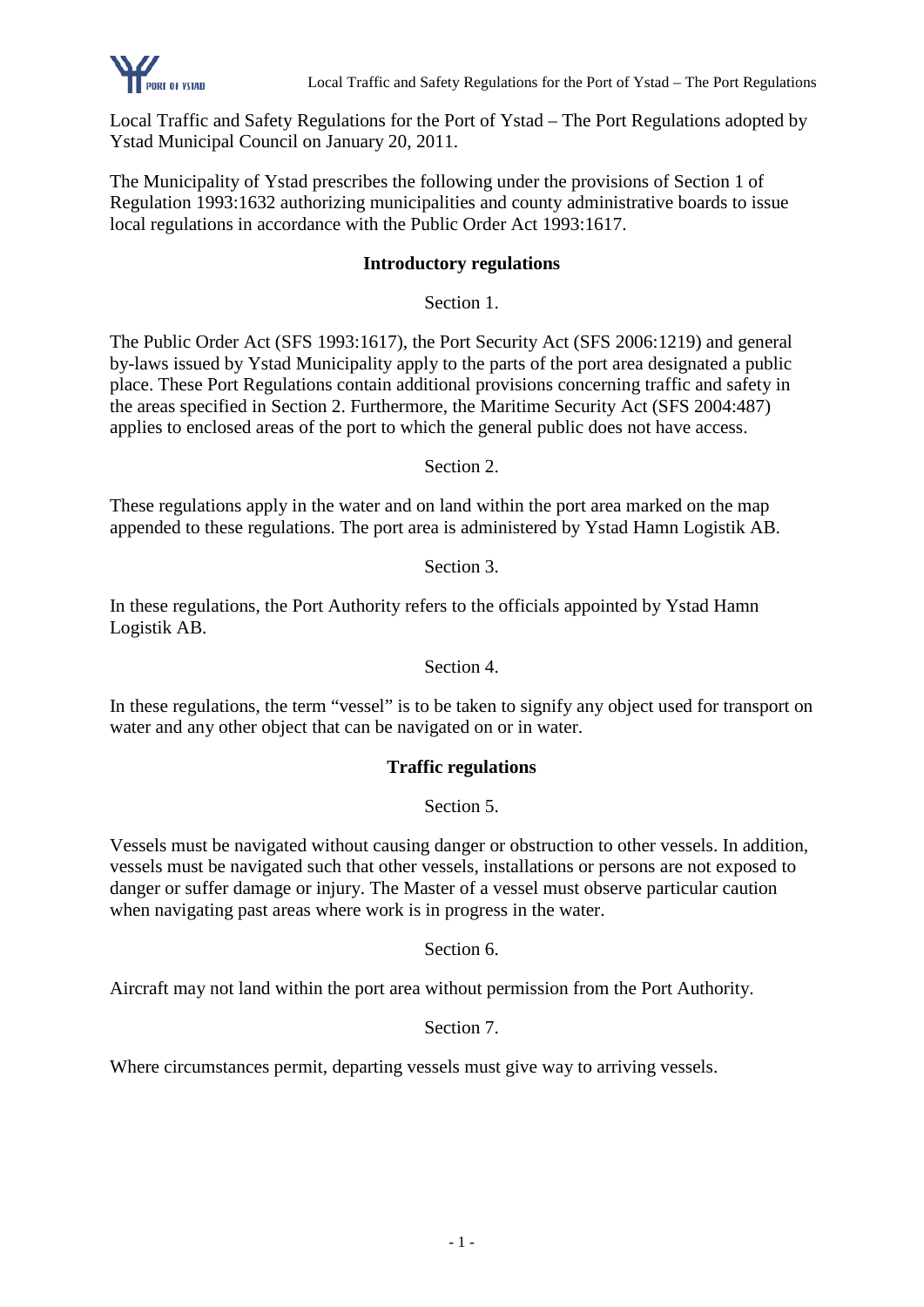

Section 8.

Vessels may only be berthed, moored or anchored at locations assigned by the Port Authority. Warping may only be conducted following consultation with or instruction from the Port Authority. It is the duty of the Master of the vessel to keep himself informed as to the depth of the water at the allotted location for berthing, mooring or anchoring.

## Section 9.

Vessels may only be laid up with permission from the Port Authority. The Master, shipping agent or owner of the vessel must ensure that the vessel is properly moored and kept under adequate supervision.

## Section 10.

When mooring, anchoring or warping, the Master must ensure that other vessels, quays, piers or similar installations and cables or pipes are not damaged and that sea traffic is not unnecessarily obstructed or interrupted.

Section 11.

The creation of mooring places or the laying of piping, cables or other conduits, pontoons or temporary bridges and similar installations may not take place without obtaining the permission of the Port Authority.

## Section 12.

The Master, shipping agent or owner must move or warp the vessel or take other measures in relation to the vessel deemed necessary to maintain order and safety within the port.

Section 13.

No vessel may enter the port area if there is a risk, due to its condition or for other reasons, that the vessel may sink, obstruct sea traffic or otherwise constitute a danger to the environment, traffic or safety in the port area.

Section 14.

The Master, shipping agent, owner or representative of one of these must immediately report to the Port Authority if a vessel has sunk, run aground, rammed or damaged the quay or the like, or otherwise been rendered unmanoeuvrable. The owner or representative of the owner of any other sunken object and cargo or pollutant that has entered the water must immediately notify the Port Authority of such an incident. If a person other than the owner was in charge of the object when it sank, this person is obligated to notify the Port Authority. If the object has been lost from a vessel, or the discharge originated from a vessel, the Master, shipping agent or owner of the vessel must submit the notification. Raising of vessels or cargo may not be carried out without first obtaining the permission of the Port Authority.

Section 15.

Mooring in connection with arrival or departure, anchoring or warping must be carried out with the assistance of a tug and dockworkers if this is deemed necessary to maintain order and safety within the port area.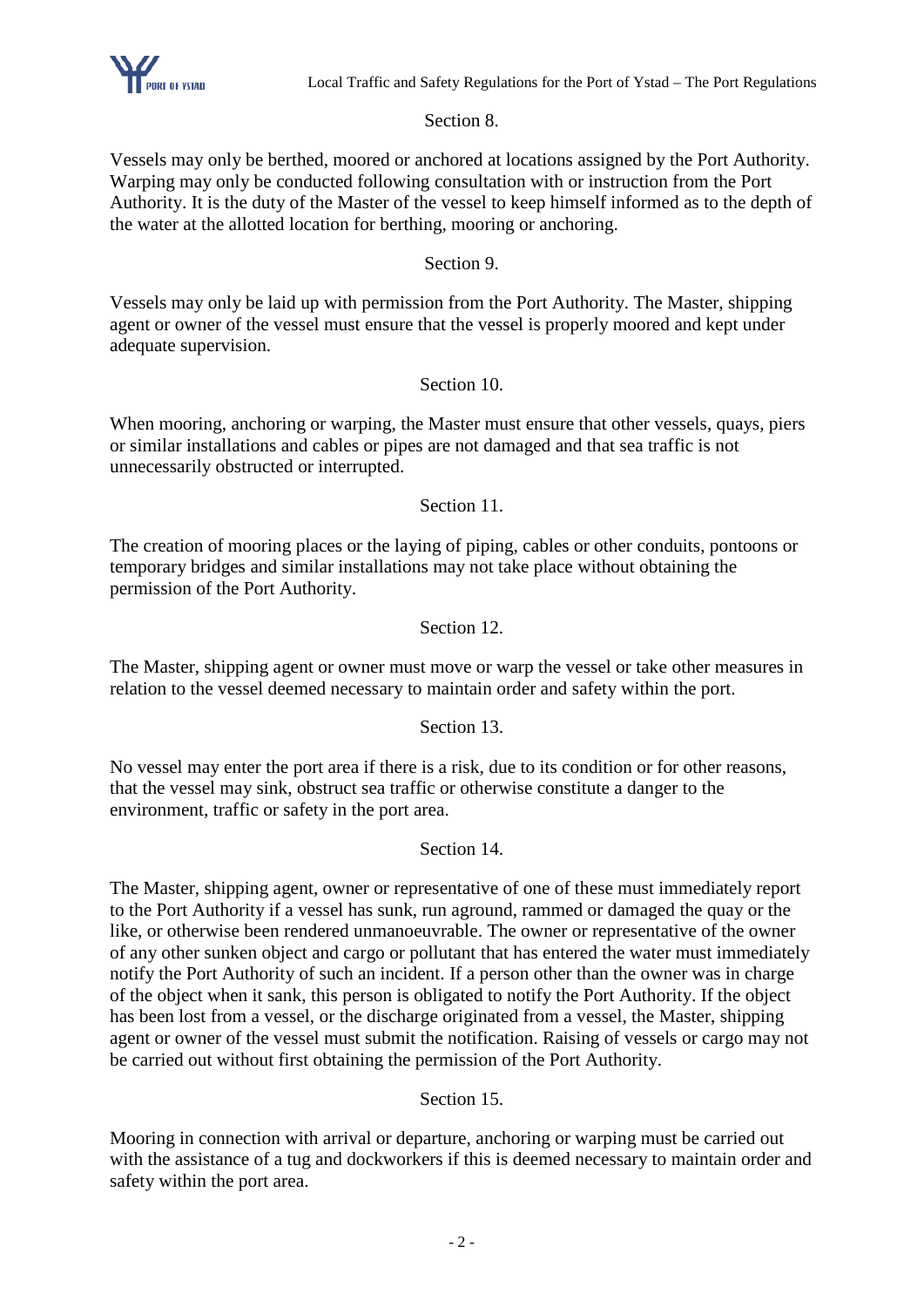# **Obligation to report**

Section 16.

The Master, shipping agent, owner or representative of one of these must notify the Port Authority (advanced notice) if the vessel is to dock at or pass through the Port of Ystad. Such advanced notice must be made as early as possible, but not later than 24 hours prior to arrival of the vessel.

Considering the duration of the vessel's voyage or other circumstances, the Port Authority may permit the report to be lodged less than 24 hours prior to arrival or waive the obligation to report.

Section 17.

Vessels must report their arrival or departure to the Ystad Port per VHF or telephone no later than 30 minutes prior to entry into the respective entrance fairway (report). The same obligation to report applies before a vessel leaves the quay and in connection with warping. The vessel's AIS must be updated and switched on throughout the call at port.

Special regulations apply to ferries using the port for scheduled, daily traffic.

## **Loading, unloading, stacking of goods, etc.**

Section 18.

Cargo, vehicles or material must be handled, stored or stacked at sites specifically indicated by the Port Authority and in such a manner that wharves, buildings, road surfaces, tracks, cranes or other objects are not damaged or blocked, and such that no danger of personal injury can arise.

Special regulations apply in respect of notification and handling of hazardous cargo.

# **Special regulations**

Section 19.

Repair and maintenance work on vessels located within the port area may not commence without the permission of the Port Authority. Such work may not involve any risk for other vessels or for the port facility nor may it cause excessive inconvenience for the Port's other stakeholders or the immediate environment. Permission must be obtained from the Port Authority before a vessel is temporarily disabled due to repairs or equivalent work.

#### Section 20.

The Master of the vessel must ensure that pollutants or waste are not discharged from the vessel into the environment in an uncontrolled manner. When handling waste, the Master must ensure that the waste procedure for Ystad Hamn Logistik AB is observed. The handling of waste may not cause excessive inconvenience for the Port's stakeholders or the immediate environment.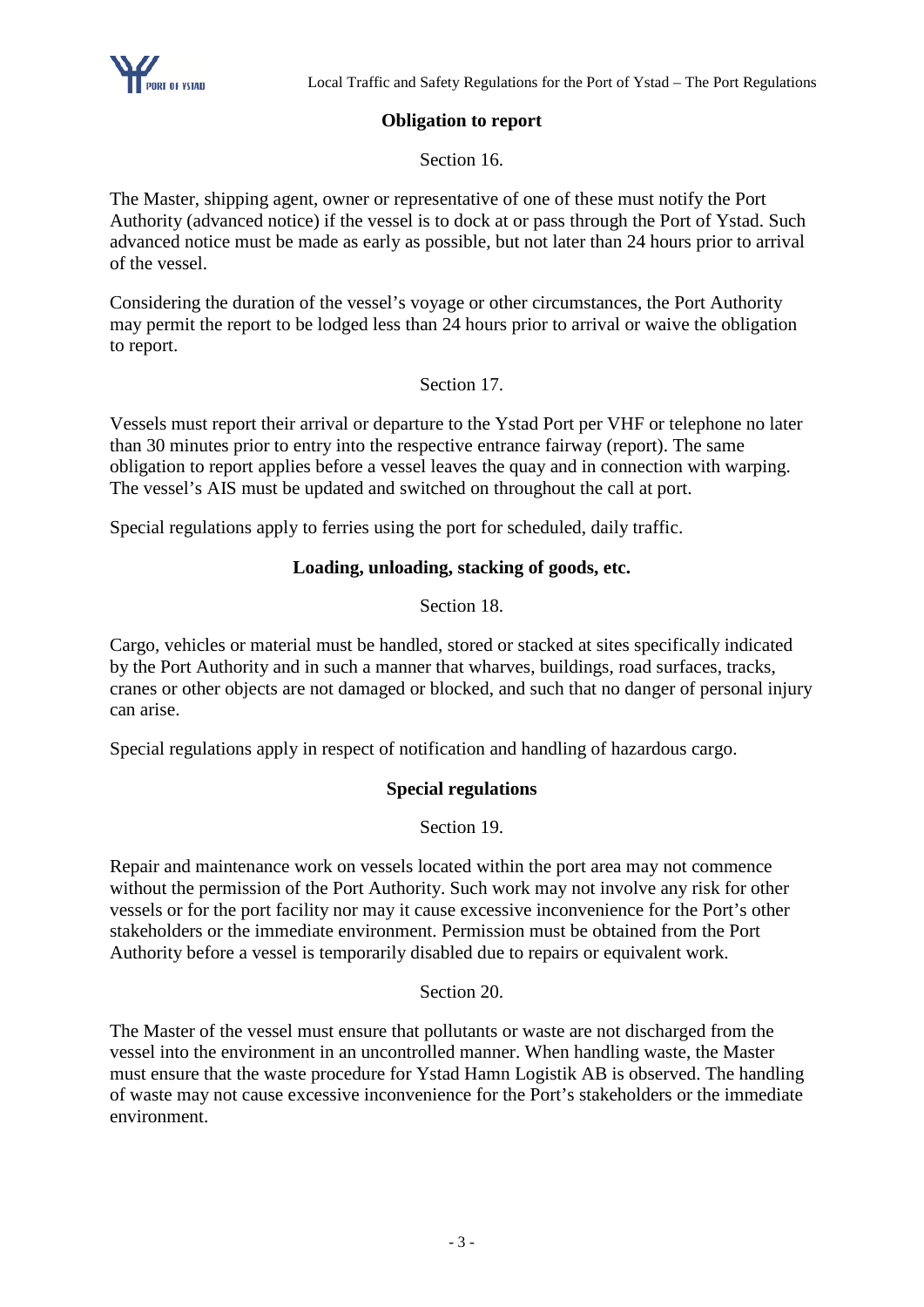

## Section 21.

Diving and underwater work may only be performed after permission has been granted by the Port Authority. All diving work must be marked with dive flags. The Master, shipping agent, owner or representative of one of these is responsible for marking out the area in which diving work is being performed.

## Section 22.

Permission must be obtained from the Port Authority before propellers may be run while vessels are moored at the quayside.

## Section 23.

Any damage caused to vessels, installations, goods or any other property within the port area or its fairways must be notified immediately to the Port Authority.

#### Section 24

The use of any naked flame or smoking is prohibited in cargo holds or on deck close to hatches during loading and unloading of cargo. The use of naked flame and smoking are also prohibited in areas where signs to this effect are displayed.

#### Section 25.

Pleasure craft and equivalent vessels may not enter Ystad Port without first obtaining the permission of the Port Authority.

#### Section 26.

It is not permitted to fish using a net, landing-net or other fishing vessel in or close to the fairways to the port or within the harbor entrance area. Fishing with all types of hand-held tackle is forbidden from quays or piers situated within enclosed areas and where loading and unloading work, etc., is being carried out or where fishing activities represent an obstruction or danger for shipping.

Swimming/bathing is not permitted within the port area.

#### **Access to the port facility**

#### Section 27.

It is not permitted to enter areas of the port which, by way of fencing, signage or other means, it is indicated that public access is not permitted, without first obtaining the permission of the Port Authority. Those wishing to gain access to such areas should apply for a permit to the Port Authority. In the event access is granted, the Port Authority will issue a visitor's badge to each individual as proof of authority to access the area. Access control may involve identity check, frisking or the searching of vehicles, baggage or goods. Those who refuse to allow their property to be searched or whose identity cannot be established may be dismissed or removed from the relevant part of the port area.